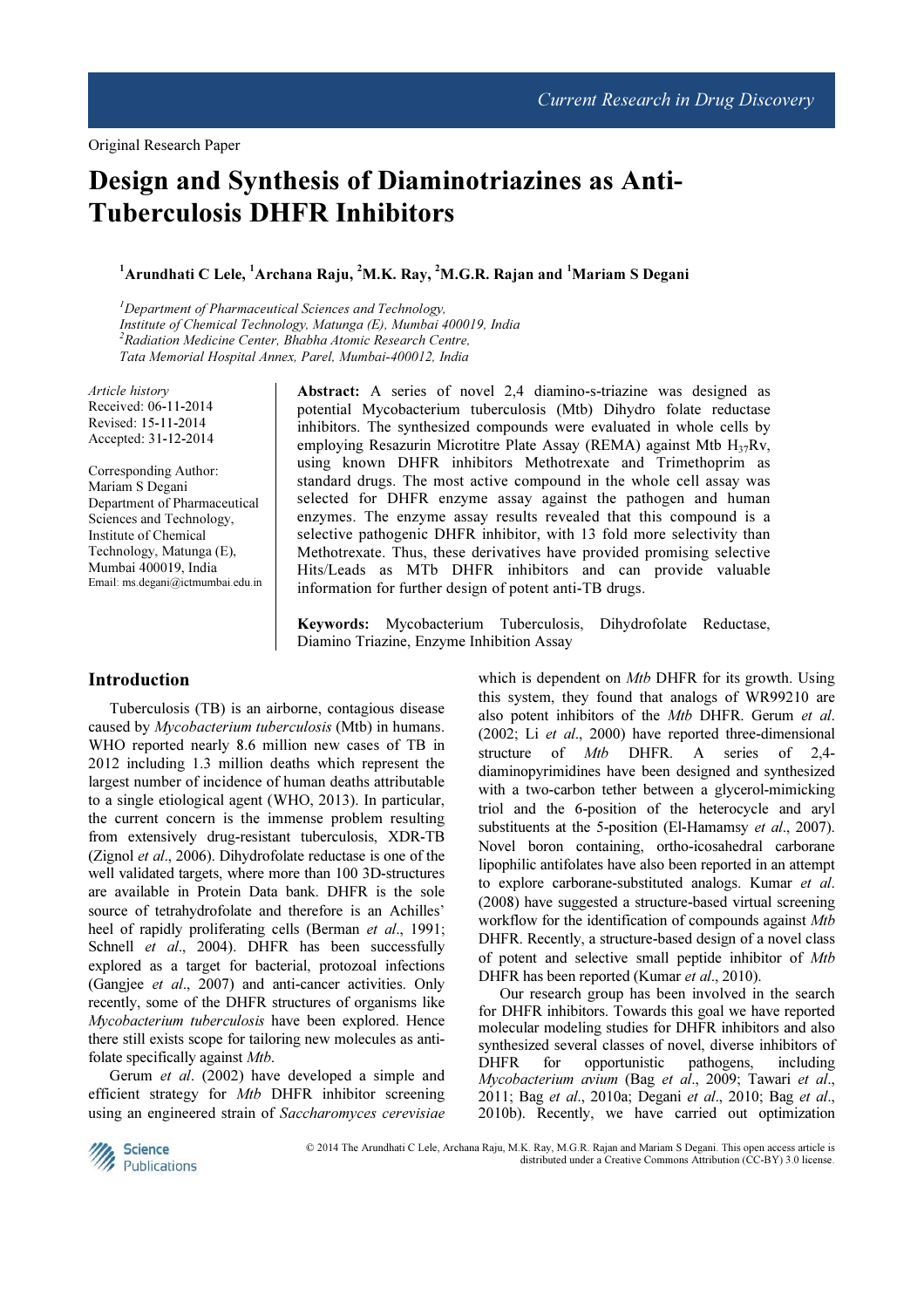studies for isolation of Mtb DHFR enzyme from recombinant Saccharomyces cerevisiae (Raju et al., 2013) strains and its purification using a novel affinity column.

Availability of high resolution crystal structures of Mtb DHFR (Li et al., 2000) provides a good starting point for structure-based drug design. In this light, the current work aims at structure-based drug design of potential Mtb DHFR inhibitors.

## Materials and Methods

## In-Silico Studies

An in-silico ADME prediction to check the druggability of the diamino triazine derivatives was performed using QikProp, a program that predicts several significant physical descriptors and relevant pharmaceutical properties of organic molecules (Qikprop, Version 3.5). It provides ranges for comparing the properties of a particular molecule with those of 95% of known drugs. The descriptors calculated were partition coefficient, Lipinski's rule of five, human oral absorption, CNS activity and gut-blood barrier permeability.

All the designed triazine derivatives were docked on the crystal structure of Mtb DHFR (1DF7), retrived from Brookhaven Protein Databank (www.rcsb.com), to study the in-silico interaction of the designed compounds with the *Mtb* receptor active site. Docking studies were carried out using standard Grid-based Ligand Docking with Energetics (GLIDE) molecular docking protocol implemented within Maestro molecular modelling suite by Schrödinger, LLC, New York, NY, 2006 installed on AMD Athelon workstation (Glide, version 5.0). Initially protein was prepared using protein preparation wizard and grid was generated following which the designed ligands were drawn and cleaned to optimize their energy and geometry (LigPrep, version 3.0). The processed ligands were then docked on to the active site to obtain docking interaction, position and orientation of the designed ligand (ligand pose) with respect to the receptor active site. Docking protocol was validated by reproducing the observed crystallographic structure of the native ligand with a low RMSD value (0.3 Å) indicating the robustness of the protocol used.

#### Synthesis

The Melting points were recorded on Thermomix Compbell electronics, having oil-heating system and were uncorrected. The microwave reactions were carried out using CEM Focused Microwave System in monomode, Model Discover. Analytical Thin-Layer Chromatography (TLC) was carried out on precoated plates  $SiO<sub>2</sub>$  (Silica gel 60, F 254, Merck). FTIR spectra were recorded on "Buck scientific infrared spectroscopy M500 spectrophotometer" using KBr pellets. NMR spectra were recorded on JEOL AL 300 MHz spectrometer with DMSO-d6 as solvent. All the reagents

and chemicals used were of 'reagent grade'. The synthesis of the designed compounds was carried out according to the reactions depicted in Fig. 1.

# General Procedure for Synthesis of 2,4- Diamino-s-Triazine

## Step I

Vanilin (0.0163 mol), substituted benzyl chloride  $(0.0195 \text{ mol})$  and  $K_2CO_3$   $(0.018 \text{ moles})$  was suspended in acetonitrile (40 mL). Resulting reaction mixture was refluxed for 4-5 h. Reaction was monitored by TLC. After completion of the reaction, as observed from the consumption of the starting material in TLC analysis, reaction mass was filtered to remove  $K_2CO_3$ , washed with 5 mL of fresh acetonitrile and the filtrate evaporated to dryness in vacuum to give the corresponding benzyl oxy benzaldehyde derivative 1 in 80-9% yield.

#### Step II

Substituted benzyloxy benzaldehyde derivative (0.00943 mol), obtained in Step I above was suspended in 30 mL of acetonitrile and KOH pellets (0.00943 mol) were added. Resulting reaction mixture was refluxed for 15-40 min. After completion of reaction, as observed from complete consumption of starting material, reaction mass was concentrated in vacuum and obtained residue was partitioned between water (25 mL) and ethyl acetate (25 mL). Organic layer was separated, treated with brine, dried over anhydrous sodium sulphate and adsorbed over silica gel. Desired compound was isolated by column chromatography using hexane:ethyl acetate as mobile phase. Corresponding benzyloxy phenyl acrylonitriles 2 were obtained as crystalline solid in 30-60% yield.

## Step III

Substituted benzyloxy phenyl acrylonitrile (0.00211 mol), obtained in Step II, was suspended in 20 mL absolute ethanol. Dicyandiamide (0.00254 mol) was added followed by KOH pellets (0.15 g). Resulting reaction mixture was refluxed for 24-40 h. After completion of reaction, as observed from complete consumption of starting material, solid that separated out was filtered at pump. It was further recrystallised using methanol and ethyl acetate mixture. Corresponding 2,4 diamino-1,3,5-triazine 3 were obtained as crystalline solid in 40-50% yield.

#### Biological Evaluation

All the synthesized compounds were screened against  $Mtb$  H<sub>37</sub>Rv using two fold dilution technique, in order to determine the actual Minimum Inhibitory Concentration (MIC) using Resazurin Microtiter Assay (REMA) (Palomino et al., 2002).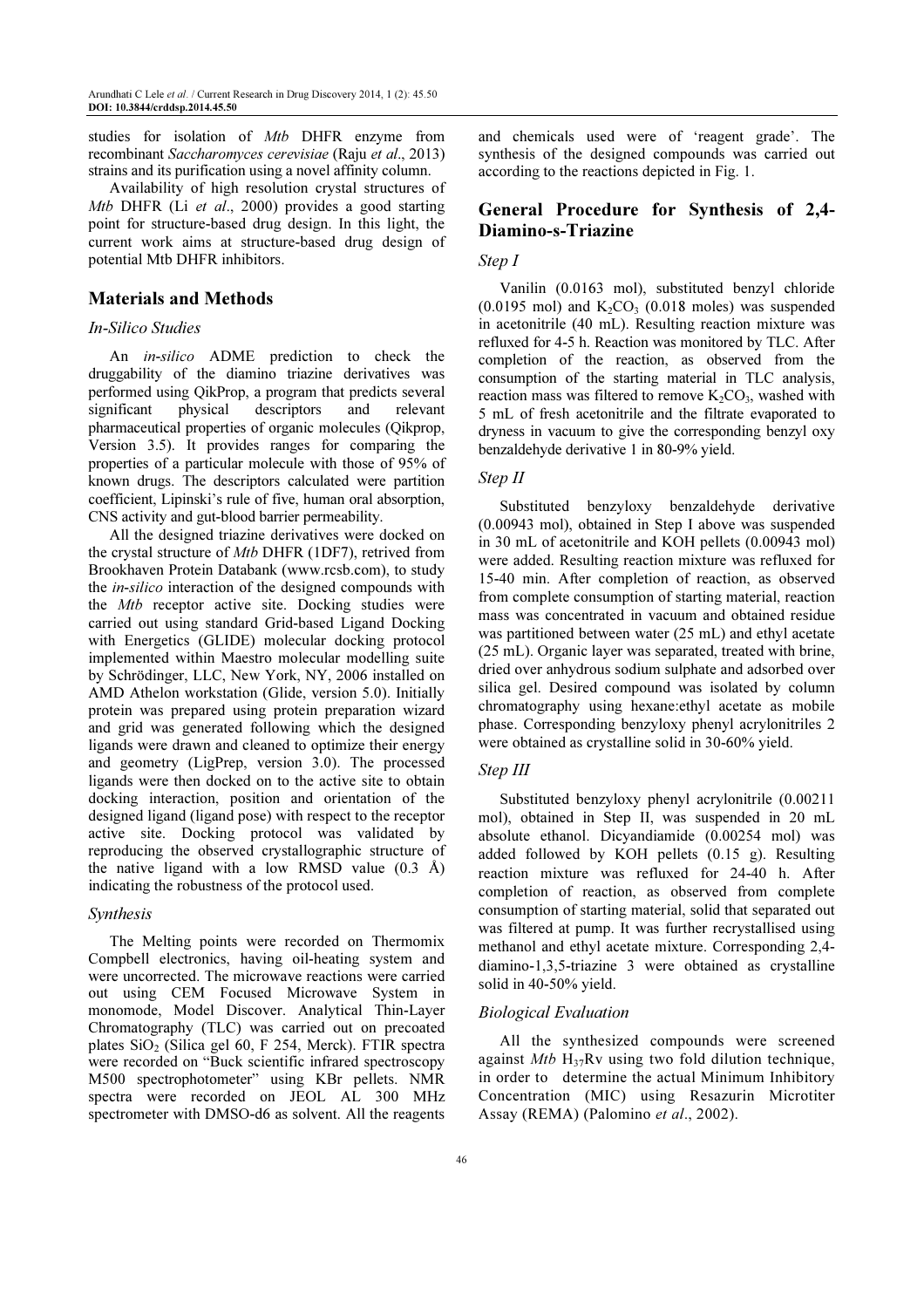

Fig. 1. Synthesis of diamino triazine derivatives

Table 1. Qikprop analysis results of designed diamino triazine derivatives along with that of Methotrexate and Trimethoprim

| Comp.          | MW <sup>a</sup> | # Stars <sup>b</sup> | CNS <sup>c</sup> | $QP \log Po/w^d$ | OPP $Cacoe$ | % HOA <sup>t</sup> | Rule of Five <sup>g</sup> |
|----------------|-----------------|----------------------|------------------|------------------|-------------|--------------------|---------------------------|
| 3a             | 349.39          |                      | $-2$             | 2.80             | 199.82      | 84.56              |                           |
| 3 <sub>b</sub> | 383.83          |                      | $-2$             | 3.27             | 199.82      | 87.28              |                           |
| 3c             | 379.41          |                      | $-2$             | 2.91             | 199.82      | 85.19              |                           |
| 3d             | 363.41          |                      | $-2$             | 3.09             | 199.82      | 86.23              |                           |
| 3e             | 383.83          |                      | $-2$             | 3.27             | 199.82      | 87.28              |                           |
| 3f             | 418.28          |                      | $-2$             | 3.69             | 199.88      | 89.73              |                           |
| 3g             | 417.39          |                      | $-2$             | 3.79             | 199.88      | 90.34              |                           |
| <b>MTX</b>     | 454.44          |                      | $-2$             | $-1.80$          | 0.05        | 0.00               |                           |
| <b>TMP</b>     | 290.32          |                      | $-2$             | 0.91             | 391.62      | 78.73              |                           |

<sup>a</sup>Molecular weight-acceptable limit is <500 Da

b #stars-this property indicates the number of property or descriptor values that fall outside the 95% range of similar values for known drugs. A large number of stars suggest that a molecule is less drug-like than molecules with few stars. The range predicted for this parameter using QikProp is 0-5; where 0 indicates no violation or best candidate

CCNS-this exhibits the predicted central nervous system activity on a -2 (inactive) to +2 (active) scale

<sup>d</sup>QP log Po/w-this gives the predicted octanol/water partition coefficient. The acceptable range predicted for this parameter using QikProp is- 2.0 to 6.5

<sup>e</sup>QPPcaco-this gives the predicted apparent Caco-2 cell permeability in nm/s. Caco-2 cells are a model for the gut-blood barrier. QikProp predictions are for non-active transport, where <25 is considered poor and >500 is considered excellent

f Percentage human oral absorption-this gives the predicted human oral absorption on 0-100% scale. The prediction is based on a quantitative multiple linear regression model. Value of >80% is considered good and <25% is considered poor

<sup>g</sup>Rule of five-this property denotes the number of violations of Lipinski's rule of five. The rules includes: MW<500, QPlogPo/w < 5, donor HB≤5, accpt HB≤10. Compounds that satisfy these rules are considered drug like

MIC is the lowest concentration at which complete inhibition was observed and was determined by visual inspection (color change from blue to pink in case of growth) (Table 2). Methotrexate (MTX) and Trimethoprim (TMP) were used as reference drugs

#### Enzyme Assay

The most active derivative, in the whole cell assay, was subjected to enzyme assay against the Mtb and human DHFR enzymes. The activity was determined spectrophotometrically (White et al., 2004) by monitoring the decreasing absorbance for two mins at 340 nm and 37°C. Standard assay mixture contained 50 mM potassium phosphate (pH 7.4), 5 mM DTT and 60 µM NADPH and enzyme. The reaction was started after 3 min of incubation by the addition of 45 µM DHF. A unit of the enzyme activity is defined as the amount of the enzyme converting 1.0 umol of DHF and NADPH to THF and NADP<sup>+</sup> per min. This is calculated from the change in absorbance at 340 nm under specified assay condition (Hillcoat et al., 1967).

## Results

#### In-Silico Screening

QikProp analysis of diamino triazine analogs (Table 1) indicated that all the designed molecules have drug-like properties.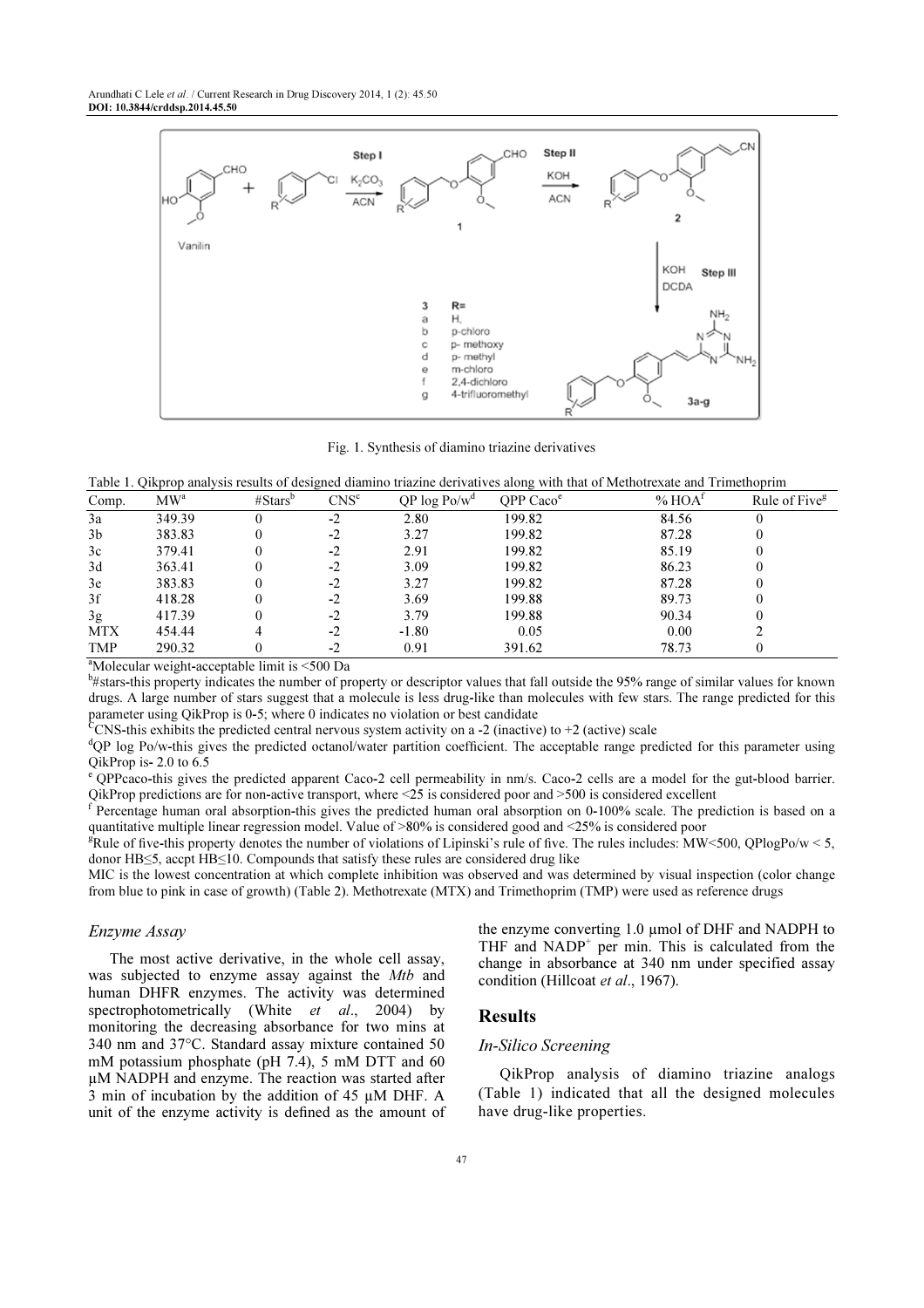

Fig. 2. Docking interaction of 3b with Mtb DHFR active site

| Table 2. Whole cell assay of the synthesize derivatives against Mtb $H_{37}Rv$ |  |
|--------------------------------------------------------------------------------|--|
|--------------------------------------------------------------------------------|--|

| Comp.          | $\tilde{}$<br>.<br>$R=$  | $MIC$ $\mu$ g/mL |
|----------------|--------------------------|------------------|
| $3\mathrm{a}$  | Н                        | 70.00            |
| 3 <sub>b</sub> | $4 - CI$                 | 126.00           |
| $3\mathrm{c}$  | $4- OCH3$                | 125.00           |
| 3d             | $4 - CH3$                | 62.50            |
| $3\mathrm{e}$  | $3 - Cl$                 | 70.00            |
| $3\mathrm{f}$  | 2,4 di Cl                | 8.90             |
| 3g             | 4- $CF3$                 | 15.62            |
| <b>MTX</b>     | $\overline{\phantom{0}}$ | 0.44             |
| TMP            | ٠                        | 8.40             |

Table 3. Enzyme assay of 3f against Mtb and human DHFR

| Comp. | $IC_{50}$ (Mtb DHFR) $\mu$ M | $IC_{50}$ (Human DHFR) $\mu$ M | Selectivity |
|-------|------------------------------|--------------------------------|-------------|
| 3f    | $625\pm0.043$                | $1575 \pm 0.0062$              | 2.520       |
| MTX   | $0.00825 \pm 0.00025$        | $0.0016\pm0.0003$              | 0.194       |
| TMP   | 16.09±0.32                   | $83.46\pm3.46$                 | 5.187       |

All the designed diamino triazines were successfully docked in the Mtb DHFR active site. Necessary docking interactions were observed with important residues of the enzyme active site.

Docking interactions of 3b have been depicted in Fig. 2.

## Biological Screening

The synthesized derivatives were tested against  $Mycobacterium$  tuberculosis  $H_{37}Rv$  strain using Resazurin microtitre assay. REMA is a type of broth dilution method employing Resazurin dye as a growth indicator wherein the dye gets reduced to Resazurin in presence of viable organisms, giving a colour change from blue to pink. Reported DHFR inhibitors Methotrexate and Trimethoprim have been used as reference standards. The details of the activity obtained have been given in Table 2.

#### Enzyme Assay

The most potent derivative was tested for its ability to inhibit Mtb DHFR enzyme. Further, to evaluate the selectivity of the compound towards Mtb DHFR over human DHFR, enzyme assay using human DHFR was also carried out. MTX and TMP were used as antifolate standards. The enzyme assay results have been shown in Table 3.

#### **Discussion**

#### In-Silico Screening

From the in-silico ADME analysis of the designed diamino triazine analogs, it was observed that the designed inhibitors exhibited excellent drug likeliness. Most of the molecules exhibited physicochemical properties which fall in the range of known drugs.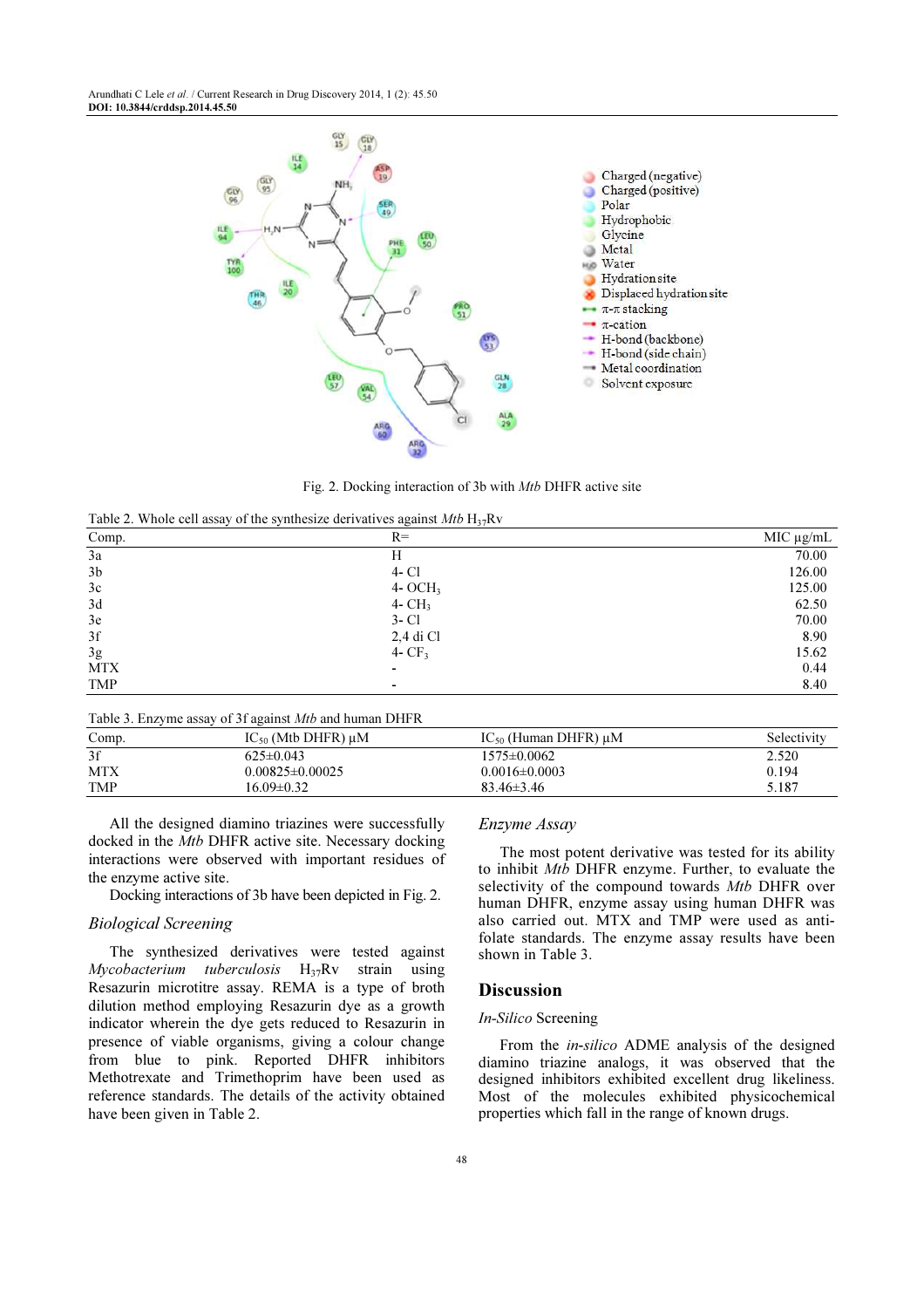All the designed diamino triazines showed favourable binding interactions with crucial active site residues of Mtb DHFR. The amino group of the triazine ring is involved in H-bond interaction with the hydrophilic residues at the bottom of the active site cavity while the distal aromatic ring is involved in hydrophobic interactions with residues at the mouth of the active site tunnel. Additional π-π stacking interactions were observed in many derivatives, with residue Phe31.

#### Synthesis

Retrosynthetic analysis was carried out and suitable synthetic scheme was planned depending on the basis of synthetic feasibility and availability of starting materials. Substituted benzyl chlorides were reacted with vanillin, in presence of  $K_2CO_3$ , to give the corresponding 1a-g intermediates. Purification was carried out by filtration and solvent treatment. Further these intermediates were condensed with acetonitrile to give α-β unsaturated nitrile intermediates 2a-g. These nitrile intermediates were cyclized were converted to target compounds, 3a-g, using dicyandiamide, KOH and ethanol as solvent. The synthesized compounds were suitably characterized.

#### Biological Evaluation

The *in-vitro* whole cell activity evaluation against Mtb  $H_{37}Rv$  indicated that the unsubstituted parent compound, 3a, has activity of 70 µg mL, giving a good start point for further modifications. Substitution at the meta position does not affect the activity. Substitution at the para position leads to decrease in the activity, with the exception of the trifluoro methyl group. The better activity of the trifluoro methyl group could be because of some additional interactions of the fluorine atoms with the receptor active site. The most potent derivative was found to be the 2,4 di Cl substituted analog. Substitution at the ortho position might play a key role in activity enhancement.

## Enzyme Asssay

Compound 3f has exhibited promising antituberculosis activity in whole cell assay was tested for its ability to inhibit Mtb and human DHFR enzyme. The enzyme assay indicates that the compound is moderately active, yet selective towards the pathogenic enzyme. It is 13 fold more selective than Methotrexate, which is a very potent but highly toxic known DHFR inhibitor.

#### Conclusion

The results indicate that these derivatives show promising anti-tuberculosis activity. Of particular note is compound 3f which has shown activity comparable to Trimethorpim, which is 5 times more selective towards Mtb DHFR while Methotrexate is very active yet highly toxic and has been widely used as anticancer agent. The enzyme assay results reveal that the most active compound 3f is moderately active yet 13 fold more selective than Methotrexate. Taking into account our preliminary results, our efforts are now focused on further development of diamino triazines as promising Mtb DHFR inhibitors.

## Acknowledgement

Author Arundhati Lele is thankful to Council of Scientific and Industrial Research, New Delhi and Archana Raju is thankful to Indian Council of Medicinal Research, New Delhi for financial assistance.

## Author's Contributions

All authors equally contributed in this work.

## **Ethics**

This article is original and contains unpublished material. The corresponding author confirms that all of the other authors have read and approved the manuscript and no ethical issues involved.

#### References

- Bag, S., N.R. Tawari and M.S. Degani, 2009. Insight into inhibitory activity of mycobacterial dihydrofolate reductase inhibitors by in-silico molecular modeling approaches. QSAR Combinatorial Sci., 28: 296-311. DOI: 10.1002/qsar.200860067
- Bag, S., N.R. Tawari, M.S. Degani and S.F. Queener, 2010a. Design, synthesis, biological evaluation and computational investigation of novel inhibitors of dihydrofolate reductase of opportunistic pathogens. Bioorganic Med. Chemistry, 18: 3187-3197. DOI: 10.1016/j.bmc.2010.03.031
- Bag, S., N.R. Tawari, S.F. Queener and M.S. Degani, 2010b. Synthesis and biological evaluation of biguanide and dihydrotriazine derivatives as potential inhibitors of dihydrofolate reductase of opportunistic microorganisms. J. Enzyme Inhibition Med. Chem., 25: 331-339. DOI: 10.3109/14756360903179443
- Berman, E.M. and L.M. Werbel, 1991. The renewed potential for folate antagonists in contemporary cancer chemotherapy. J. Med. Chem., 34: 479-485. DOI: 10.1021/jm00106a001
- Degani, M.S., S. Bag, R. Bairwa, N.R. Tawari and S.F. Queener, 2010. Novel 2-hydrazino-pyrimidin-4(3H) one derivatives as potential dihydrofolate reductase inhibitors. J. Heterocyclic Chem., 47: 558-563.